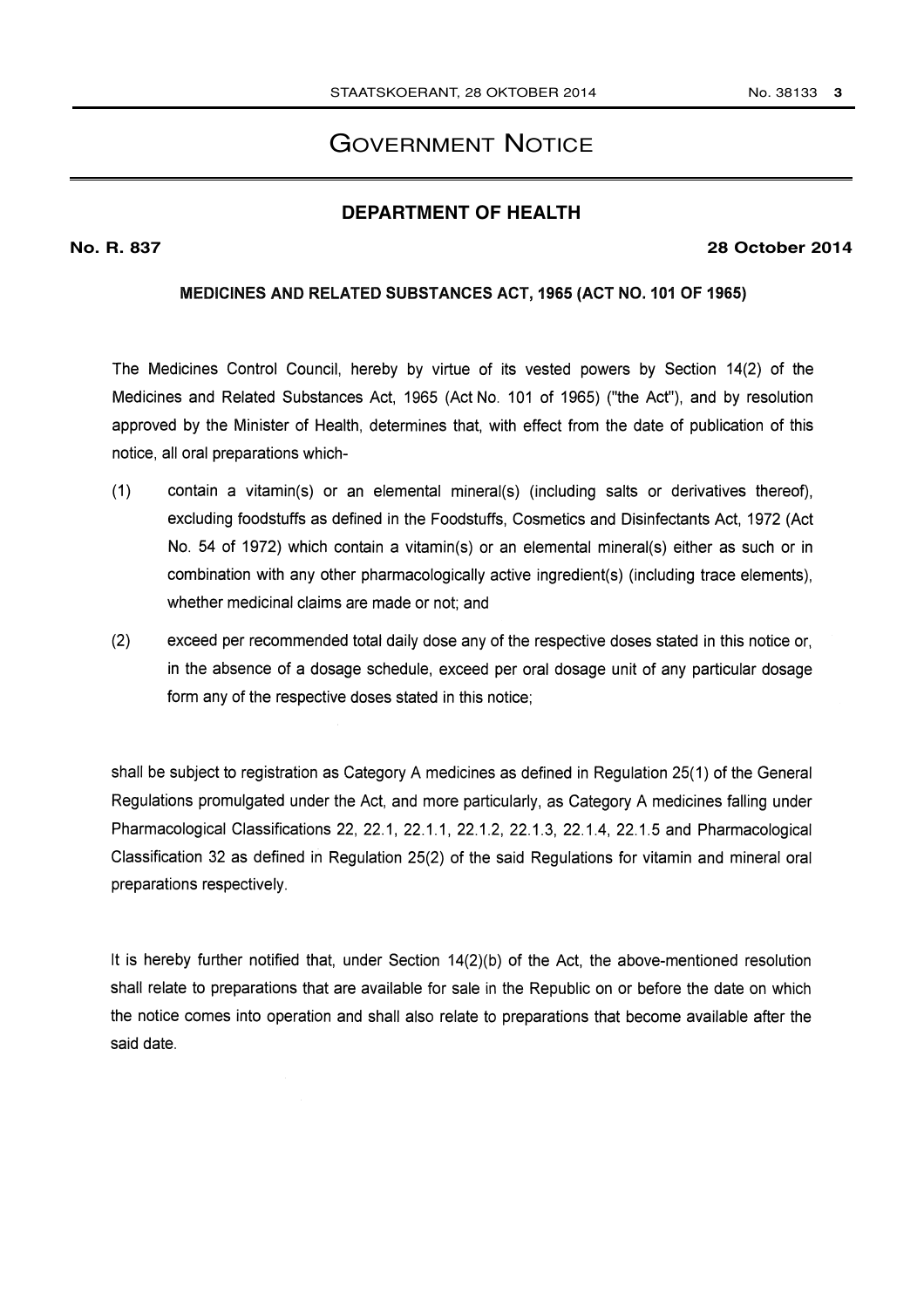| <b>Vitamin/ Mineral</b>                                                                                                                                                                                                                                                    | Dose                                                                                                                                                                                                                                       |  |
|----------------------------------------------------------------------------------------------------------------------------------------------------------------------------------------------------------------------------------------------------------------------------|--------------------------------------------------------------------------------------------------------------------------------------------------------------------------------------------------------------------------------------------|--|
| (Including all existing                                                                                                                                                                                                                                                    |                                                                                                                                                                                                                                            |  |
| isomers, salts and                                                                                                                                                                                                                                                         |                                                                                                                                                                                                                                            |  |
| analogues)                                                                                                                                                                                                                                                                 |                                                                                                                                                                                                                                            |  |
|                                                                                                                                                                                                                                                                            |                                                                                                                                                                                                                                            |  |
|                                                                                                                                                                                                                                                                            | 5000 I.U                                                                                                                                                                                                                                   |  |
|                                                                                                                                                                                                                                                                            | (Dosage is based on the all-trans isomer of retinol equivalent<br>$C_{20}H_{30}O$ - molecular mass = 286,5- expressed in international<br>units and 0,3 µg of the all-trans isomer of retinol equivalent to 1<br>I.U. Vitamin A activity). |  |
|                                                                                                                                                                                                                                                                            |                                                                                                                                                                                                                                            |  |
|                                                                                                                                                                                                                                                                            | (Dosage is based on the thiamine hydrochloride equivalent<br>$C_{12}H_{17}CIN_4OS$ HCI- molecular mass = 337,3).                                                                                                                           |  |
| VITAMIN $B_2$ (RIBOFLAVIN) 400 mg                                                                                                                                                                                                                                          |                                                                                                                                                                                                                                            |  |
|                                                                                                                                                                                                                                                                            | (Dosage is based on the riboflavin equivalent $C_{17}H_{20}N_4O_6$ -<br>molecular mass = $376,4$ ).                                                                                                                                        |  |
| VITAMIN $B_3$ (NIACIN) $\frac{1}{2}$ (NIACIN) $\frac{1}{2}$ (NIACIN) $\frac{1}{2}$ (NIACIN) $\frac{1}{2}$ (NIACIN) $\frac{1}{2}$ (NIACIN) $\frac{1}{2}$ (NIACIN) $\frac{1}{2}$ (NIACIN) $\frac{1}{2}$ (NIACIN) $\frac{1}{2}$ (NIACIN) $\frac{1}{2}$ (NIACIN) $\frac{1}{2}$ |                                                                                                                                                                                                                                            |  |
|                                                                                                                                                                                                                                                                            | (Dosage is based on niacinamide equivalent $C_6H_6N_2O_3$ -<br>molecular mass = $122,1$ ).                                                                                                                                                 |  |
|                                                                                                                                                                                                                                                                            |                                                                                                                                                                                                                                            |  |
| VITAMIN $B_5$ (PANTOTHENIC ACID) 200 mg                                                                                                                                                                                                                                    |                                                                                                                                                                                                                                            |  |
|                                                                                                                                                                                                                                                                            | (Dosage is based on the D-pantothenic acid equivalent<br>$C_9H_{17}NO_{15}$ - molecular mass = 219,2).                                                                                                                                     |  |
| VITAMIN $B_6$ (PYRIDOXINE) $\ldots$ 100 mg                                                                                                                                                                                                                                 |                                                                                                                                                                                                                                            |  |
|                                                                                                                                                                                                                                                                            | (Dosage is based on the pyridoxine hydrochloride equivalent<br>$C_8H_{11}NO_3HCL$ - molecular mass = 205,6).                                                                                                                               |  |
| VITAMIN $B_{12}$ (CYANOCOBALAMIN) 100 µg                                                                                                                                                                                                                                   |                                                                                                                                                                                                                                            |  |
|                                                                                                                                                                                                                                                                            | (Dosage is<br>based on the cyanocobalamin<br>equivalent<br>$C_{63}H_{88}CoN_{14}O_{14}P$ - molecular mass = 1355,4).                                                                                                                       |  |
| VITAMIN C (ASCORBIC ACID) 1000 mg                                                                                                                                                                                                                                          |                                                                                                                                                                                                                                            |  |
|                                                                                                                                                                                                                                                                            | (Dosage is based on the L-ascorbic acid equivalent $C_6H_8O_6$ -<br>molecular mass = $176,1$ ).                                                                                                                                            |  |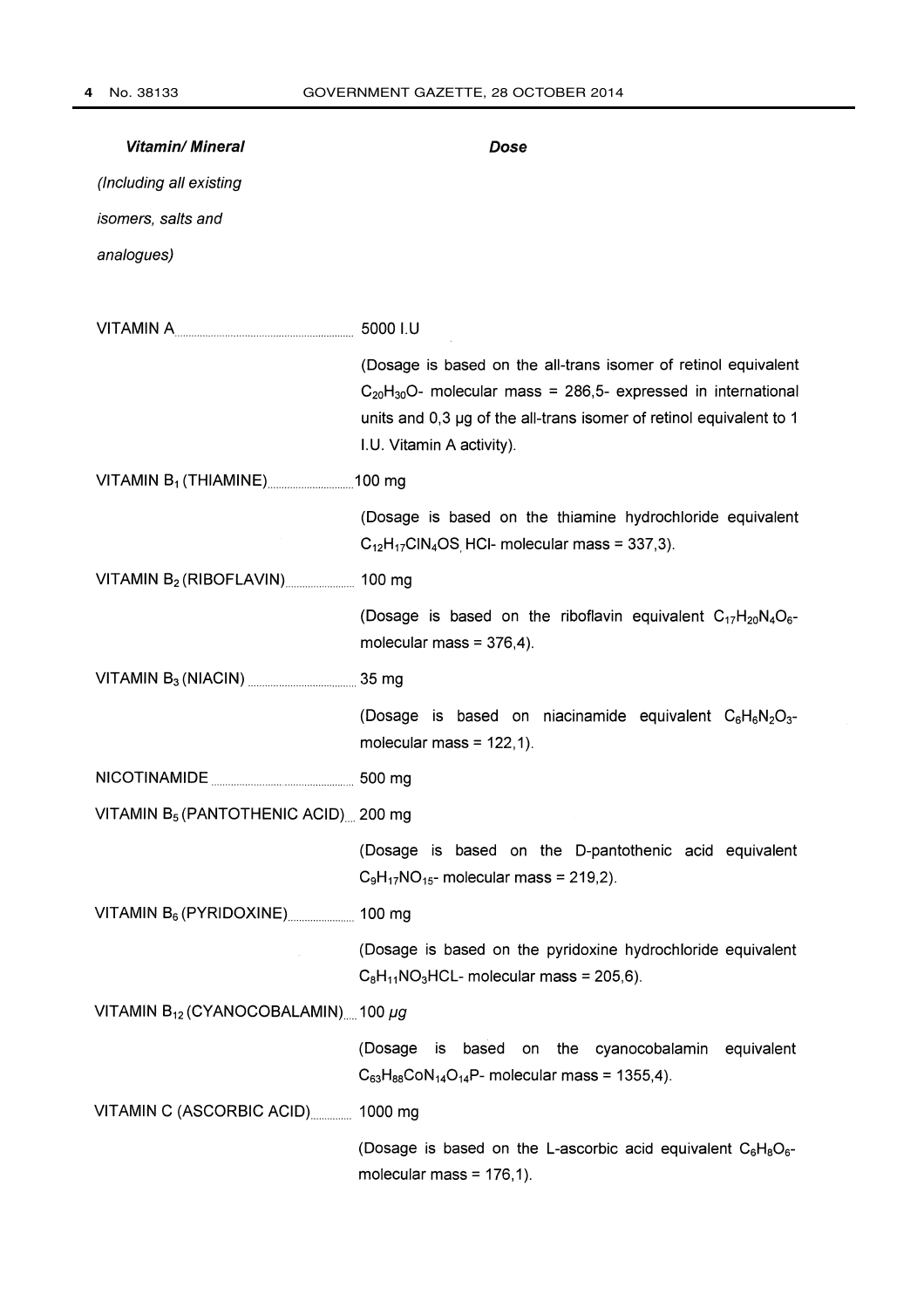VITAMIN D (CHOLECALCIFEROL)......1000 I.U.

|                                  | (Dosage is based on either cholecalciferol equivalent $C_{27}H_{44}O$ -<br>molecular mass = $384,6$ - expressed in international units (I.U.)<br>or the ergocalciferol equivalent $C_{28}H_{44}O$ - molecular mass =<br>396,7- expressed in international unit (I.U.). 0,025 µg Vitamin D<br>is equivalent to 1 international unit). |
|----------------------------------|--------------------------------------------------------------------------------------------------------------------------------------------------------------------------------------------------------------------------------------------------------------------------------------------------------------------------------------|
| VITAMIN E                        | 400 I.U.                                                                                                                                                                                                                                                                                                                             |
|                                  | (Dosage is based on the dl-alphatocopheryl acetate equivalent<br>$C_{31}H_{52}O_{3}$ - molecular mass = 472,8). 1 mg dl-alphatocopheryl<br>acetate is equivalent to 1 international unit).                                                                                                                                           |
|                                  | 120 $\mu$ g                                                                                                                                                                                                                                                                                                                          |
|                                  | (Except when used in infant milk feeds or formulae in terms of<br>the provisions of the Foodstuffs, Cosmetics and Disinfectant<br>Act, 1972 (Act 54 of 1972).                                                                                                                                                                        |
| VITAMIN H (BIOTIN) 300 $\mu$ g.  |                                                                                                                                                                                                                                                                                                                                      |
| FOLIC ACID $\frac{1}{2}$ 400 µg. |                                                                                                                                                                                                                                                                                                                                      |
|                                  | (Dosage is based on the pteroylmonoglutamic acid equivalent<br>$C_{19}H_{19}N_7O_6$ - molecular mass = 441,4).                                                                                                                                                                                                                       |
| BORON 3 mg.                      |                                                                                                                                                                                                                                                                                                                                      |
|                                  | 1300 mg.                                                                                                                                                                                                                                                                                                                             |
|                                  |                                                                                                                                                                                                                                                                                                                                      |
|                                  |                                                                                                                                                                                                                                                                                                                                      |
|                                  |                                                                                                                                                                                                                                                                                                                                      |
|                                  | 24 mg.                                                                                                                                                                                                                                                                                                                               |
|                                  | 250 mg.                                                                                                                                                                                                                                                                                                                              |
| MANGANESE 14 mg.                 |                                                                                                                                                                                                                                                                                                                                      |
|                                  |                                                                                                                                                                                                                                                                                                                                      |
|                                  |                                                                                                                                                                                                                                                                                                                                      |
|                                  |                                                                                                                                                                                                                                                                                                                                      |
| <b>SELENIUM</b>                  | $60 \mu g$ .                                                                                                                                                                                                                                                                                                                         |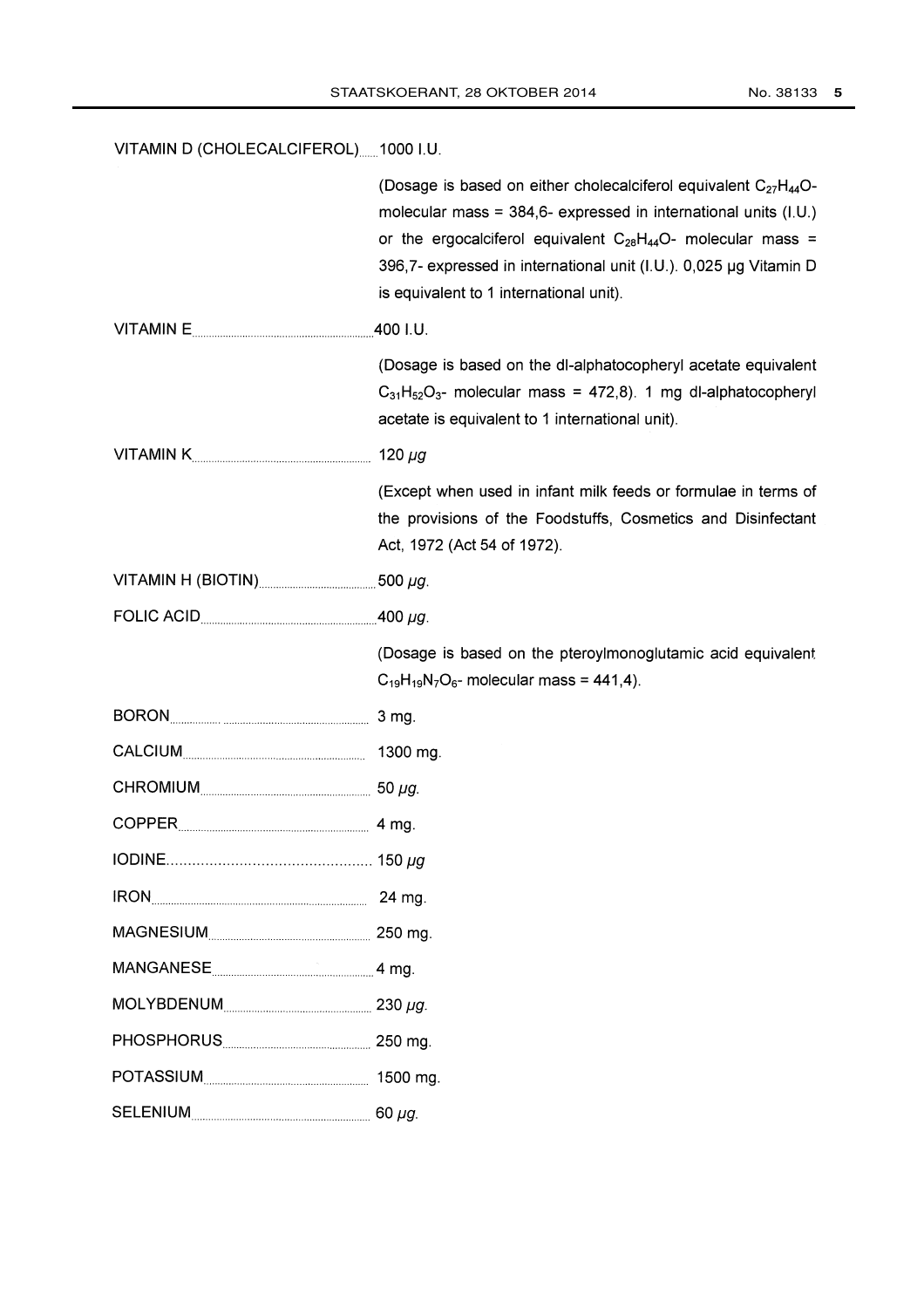| STRONTIUM | All levels |
|-----------|------------|
|           |            |
| ZINC.     | -25 ma.    |

**MS M HELA REGISTRAR OF MEDICINES**  $22/10/14$ DATE: